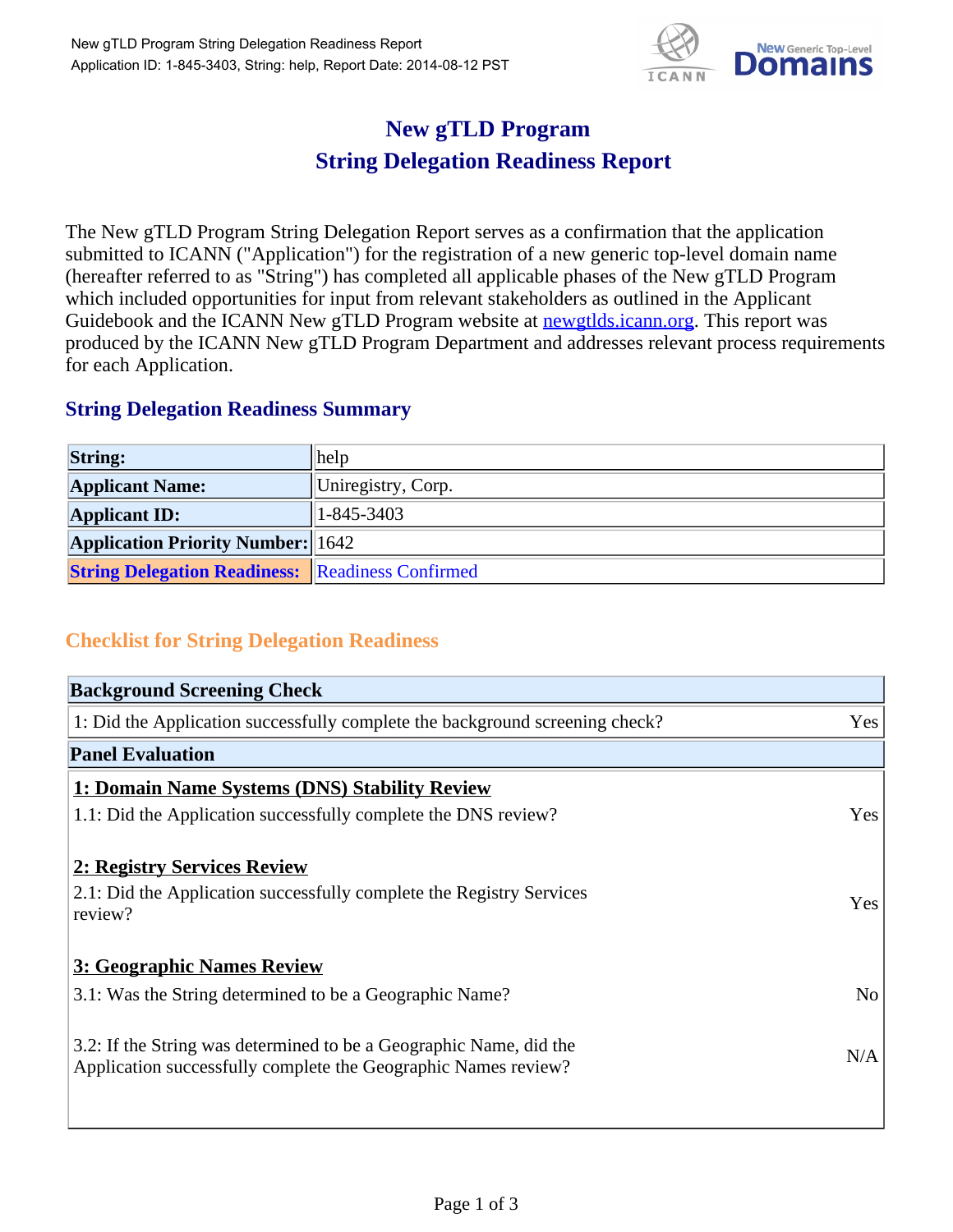

| <b>4: Financial Review</b><br>4.1: Did the Application successfully complete the Financial Capability<br>review?                                                                                                                                                                                                                                             | Yes             |
|--------------------------------------------------------------------------------------------------------------------------------------------------------------------------------------------------------------------------------------------------------------------------------------------------------------------------------------------------------------|-----------------|
| <b>5: Technical Review</b><br>5.1: Did the Application successfully complete the Technical and<br><b>Operation Capability review?</b>                                                                                                                                                                                                                        | Yes             |
| <b>6: String Similarity Review</b><br>6.1: Was the Application determined to not be confusingly similar to other<br>applied for strings, including through String Confusion Objections?                                                                                                                                                                      | No <sub>1</sub> |
| 6.2: If the Application was determined to be confusingly similar to other<br>applied for strings, including through String Confusion Objections, did the<br>Application prevail in the string contention resolution process (CPE,<br>Auction, and/or Self-Resolution of String Contention via<br>withdrawal/termination of all other members in contention)? | Yes             |

| <b>Public Comment Period</b>                                                                                                                                                                   |                |
|------------------------------------------------------------------------------------------------------------------------------------------------------------------------------------------------|----------------|
| 1: Was the public provided an opportunity to submit comments on the Application?                                                                                                               | Yes            |
| 2: Were comments for the Application considered by evaluation panels?                                                                                                                          | Yes            |
| <b>Objection Process</b>                                                                                                                                                                       |                |
| 1: Were objections filed against the Application?                                                                                                                                              | N <sub>o</sub> |
| 2: If objections were filed against the Application, did Applicant prevail in the dispute<br>resolution proceedings for all Legal Rights, Limited Public Interest and Community<br>Objections? | N/A            |
| <b>Governmental Advisory Committee (GAC) Advice</b>                                                                                                                                            |                |
| 1: Did the GAC have an opportunity to provide advice for the Application?                                                                                                                      | Yes            |
| 2: Did the GAC provide consensus GAC advice that the String should not be approved by<br>the ICANN Board?                                                                                      | <b>No</b>      |
| 3: If the GAC provided consensus GAC advice to the ICANN Board, did the ICANN Board<br>(or New gTLD Program Committee) accept the GAC advice?                                                  | N/A            |
| <b>Accountability Mechanisms</b>                                                                                                                                                               |                |
| 1: Was the Application the subject of a complaint or review through one of ICANN's<br>accountability mechanisms (Reconsideration or Independent Review)?                                       | N <sub>0</sub> |
| 1.1: If yes, did the BGC, ICANN Board or New gTLD Program Committee determine that<br>the Application should not proceed to contracting?                                                       | N/A            |